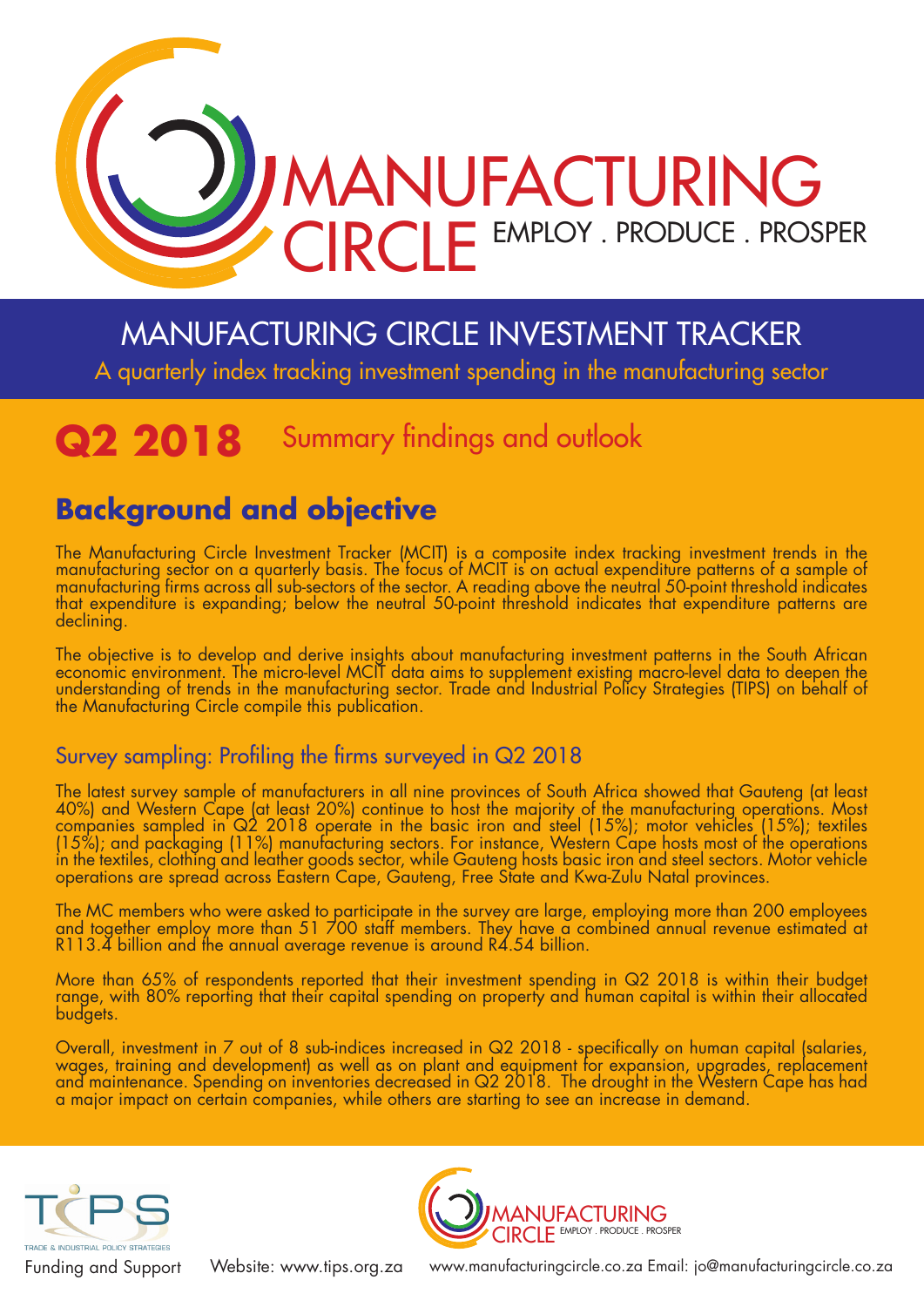### **SUMMARY FINDINGS AND OUTLOOK: MODERATED MANUFACTURING INVESTMENT IN Q2 2018**

#### **The MCIT Composite Index measures the investment by manufacturing firms in the following indices:**

- 
- 
- 
- 
- 1. Property (Land and Buildings)<br>
2. Plant and Equipment<br>
3. Inventory<br>
4. Human Capital<br>
5. Research and Development (R&D)

The latest MCIT survey shows a moderated investment appetite by manufacturers in the second quarter of 2018 compared to the preceding five quarters. The year-on-year MCIT Composite index moderated by 8 indices to 58 index points in the second quarter of 2018, compared to a stronger 65 points in the second quarter of 2017. This was in line with manufacturers' expectations provided in Q1 2018. Pleasingly, the Composite index remains solidly above the 50-point mark, although it has dropped below the 62 point average recorded over the past nine quarters.



The decline is due to a sharp decrease in investment on inventories, a reduction in replacement and maintenance of property, plant and equipment as well as a decline in human capital training and development. Some respondents noted that the effects of the drought in the Western Cape had negative outcomes for production volumes. In addition, subdued demand and production over-capacity affected inventory investment levels, especially in the packaging sector, partly due to low demand in the plastic business, offsetting better activity in the paper business. The risk of expropriation of land without compensation discouraged agriculture companies from further investments in new property.

## **Sub-Index**

### **1. Plant and Equipment**

#### **The sub-index, Plant and Equipment, is divided into two categories:**

- 1. Expenditure on acquiring new plant and equipment
- 2. Expenditure on maintaining and replacing existing equipment

This sub sector shows a declining trend for the past four quarters. Capital expenditure on acquiring new plant and equipment as well as on maintenance or replacement of existing plant and equipment reduced again in Q2 2018. Capex on new plant and equipment declined 13 index points to 67 points, down from 80 points in Q2 2017. Investment on maintenance and/or replacement of existing plant and equipment dropped 16 index points to 54 points over the same period.

Looking to the next quarter, some companies manufacturing food, beverages and tobacco products, are still feeling t<mark>he effects of</mark> the drought and will not be increasing investment. Other respondents expect investment in new plant and equipment to decline by 4 index points to 63 points in Q3 2018, while spend on maintenance and/or replacement of plant is projected to rise by 16 points to 70 points in the next quarter. Generally, this capex will be allocated to maintenance.

Manufacturers in the packaging and paper sector have indicated that they continue to strive to achieve a global competitive advantage by investing in biomaterials and biochemical. Any new investment by the textiles and clothing sector in plant and equipment will be to meet growing export demand.

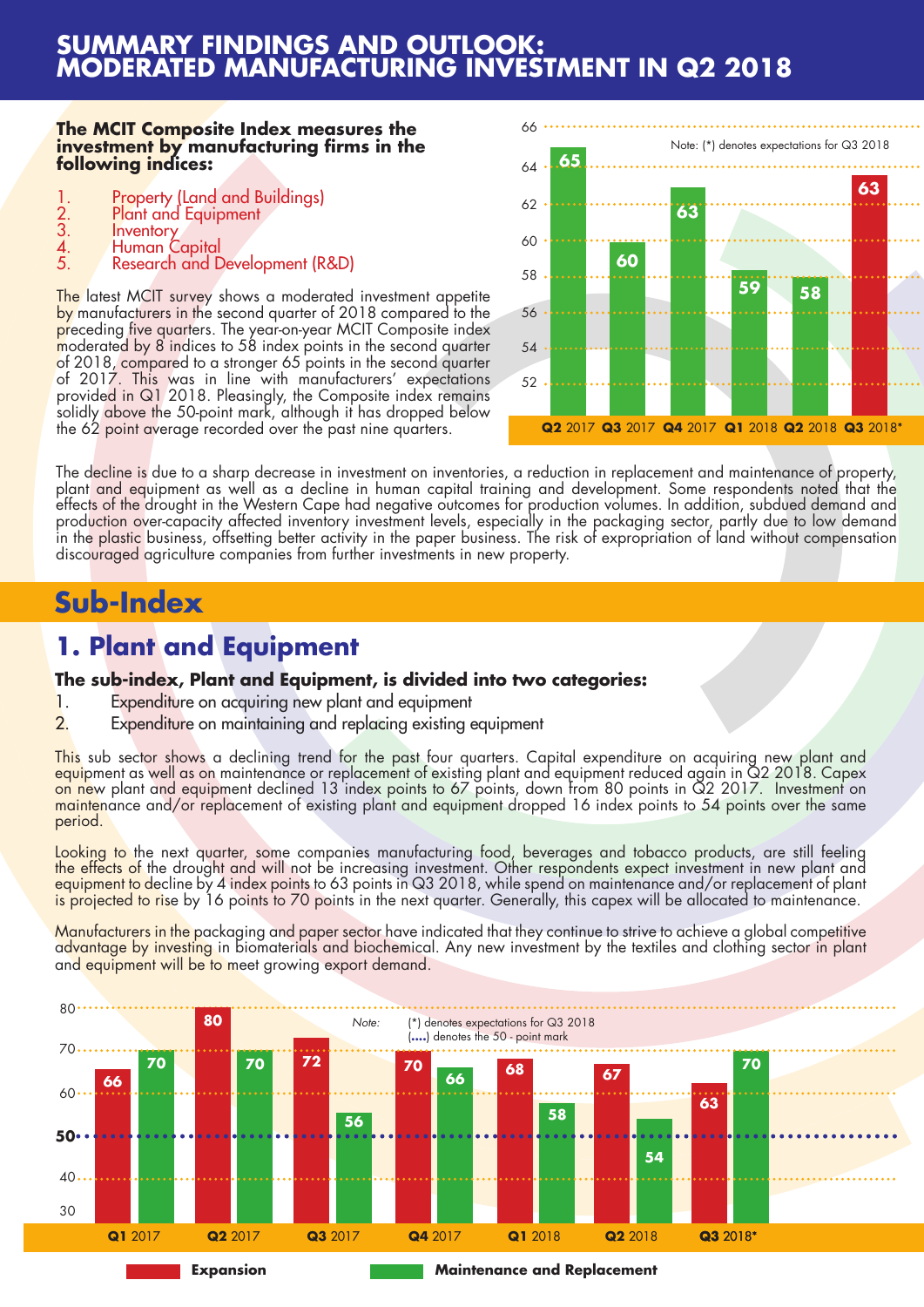### **4. Research and Development**

Investment in R&D rose slightly to 58 index points in Q2 2018 and compared to the same quarter last year. Encouragingly, manufacturers plan to increase spending on R&D to the highest reading since the start of the MCIT Composite index to 68 index points in Q3 2018. The reasons differed across sectors.

Manufacturers in the basic iron and steel sector anticipate growth in expenditure to keep them on par with global competitors whose products continue to be imported into South Africa. Companies in textiles, clothing and leather goods will invest further to meet growing export demand. In contrast, some in the electrical machinery and electronics sector plan to reduce expenditure on R&D in the 3rd quarter due to less orders in the pipeline. While manufacturers in the food products, beverages and tobacco products are adopting cost-containment measures through budget cuts to mitigate the effects of the drought.





### **5. Human Capital**

#### **Human Capital is divided into two categories:**

- 1. Expenditure on salaries and wages
- Expenditure on training and development

Expenditure on salaries and wages recovered in Q2 2018 to 62 index points in Q2 2018 compared to 58 points in Q2 2017 and 55 points in Q1 2018. There was an increase in spend on training and development, up by 6 points compared to this time last year. Salary adjustments due to inflation and annual increases (including the rise in the minimum wage), partly contributed to the improvement.

A sharp rise is anticipated in Q3 2018 to 84 index points in salaries and 79 points in training and development spending. This is to support or accelerate production processes to meet outstanding orders and growing export market demand in various sectors. In some cases, a moratorium on new appointments is starting to ease as companies anticipate returning to normal production levels.